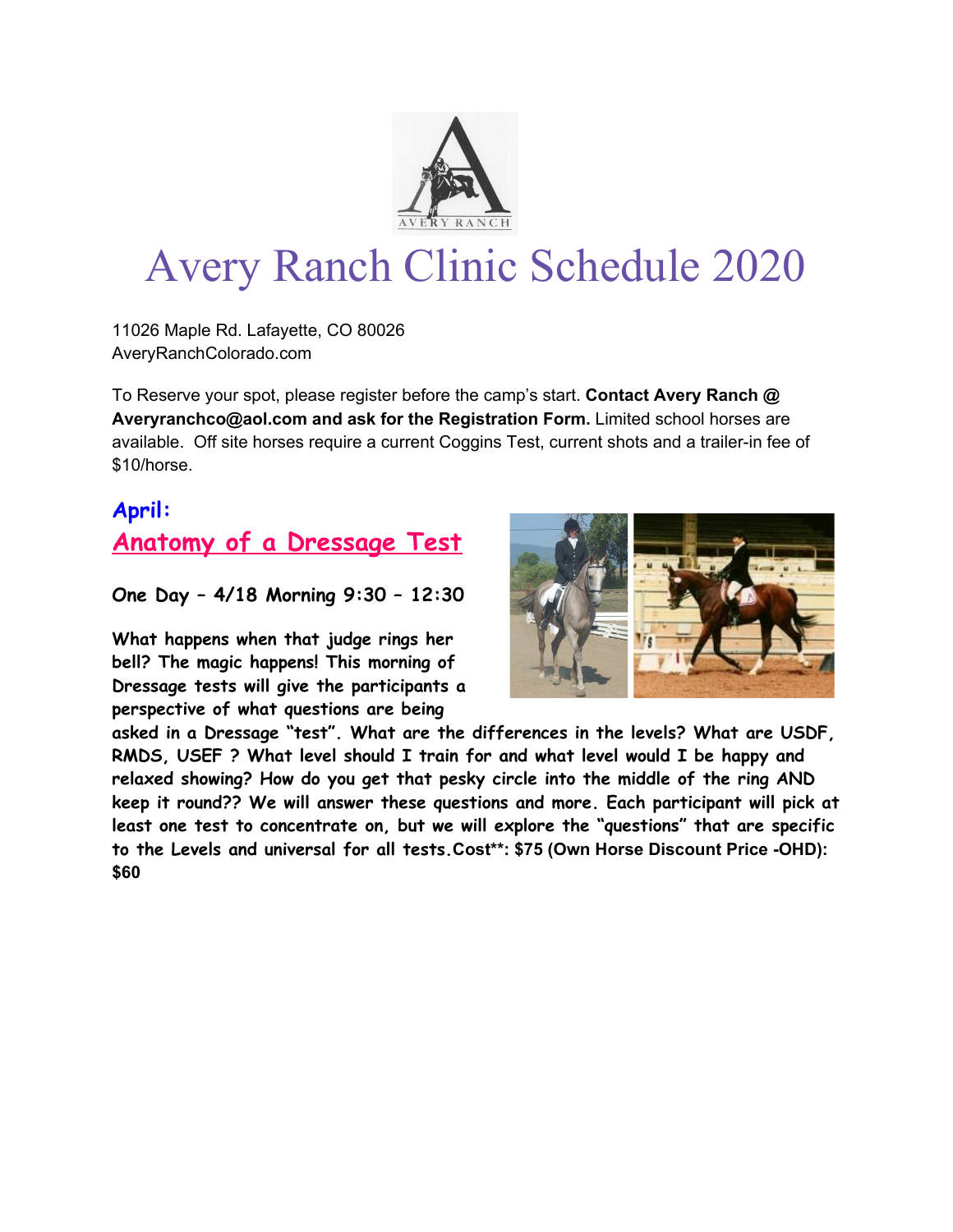

#### **June: Eye/Hoof Coordination**

**One Day – 6/20 Morning 9:30 – 12:30**



**How many horse reasons can you think of for your horse picking up his feet to not**

**step on poles? A lot! Right? They do not want to fall down or trip! The gymnastics of regularly placed poles and cavaletti help our naturally rhythmic partners to develop the muscles and trust of partnership. They love patterns and can remember them with clear accuracy! In this fun filled morning, we will use poles and cavaletti to give our horses "horse" reasons for picking up their feet and remembering where to put them back down. Horses are amazing creatures! We (the humans) will learn to listen to our horse's natural rhythm to create balance and relaxation . Cost\*\*: \$75 (OHD \$60)**



#### **July:**

### **Fitness Fun (for Horse & Rider)**

**Equilightness (Yoga and Horse related body awareness and balance)**

**One Day - 7/18 Morning (9:00 – 12:00)**

**Riding Fit? In this morning of peace and balance, we will spend an hour with Eliza Loovis, a professional Yoga instructor, to look at our bodies as our horse looks at them (oh dear – only from the point of view of balance and strength) She will look at each participant's balance**